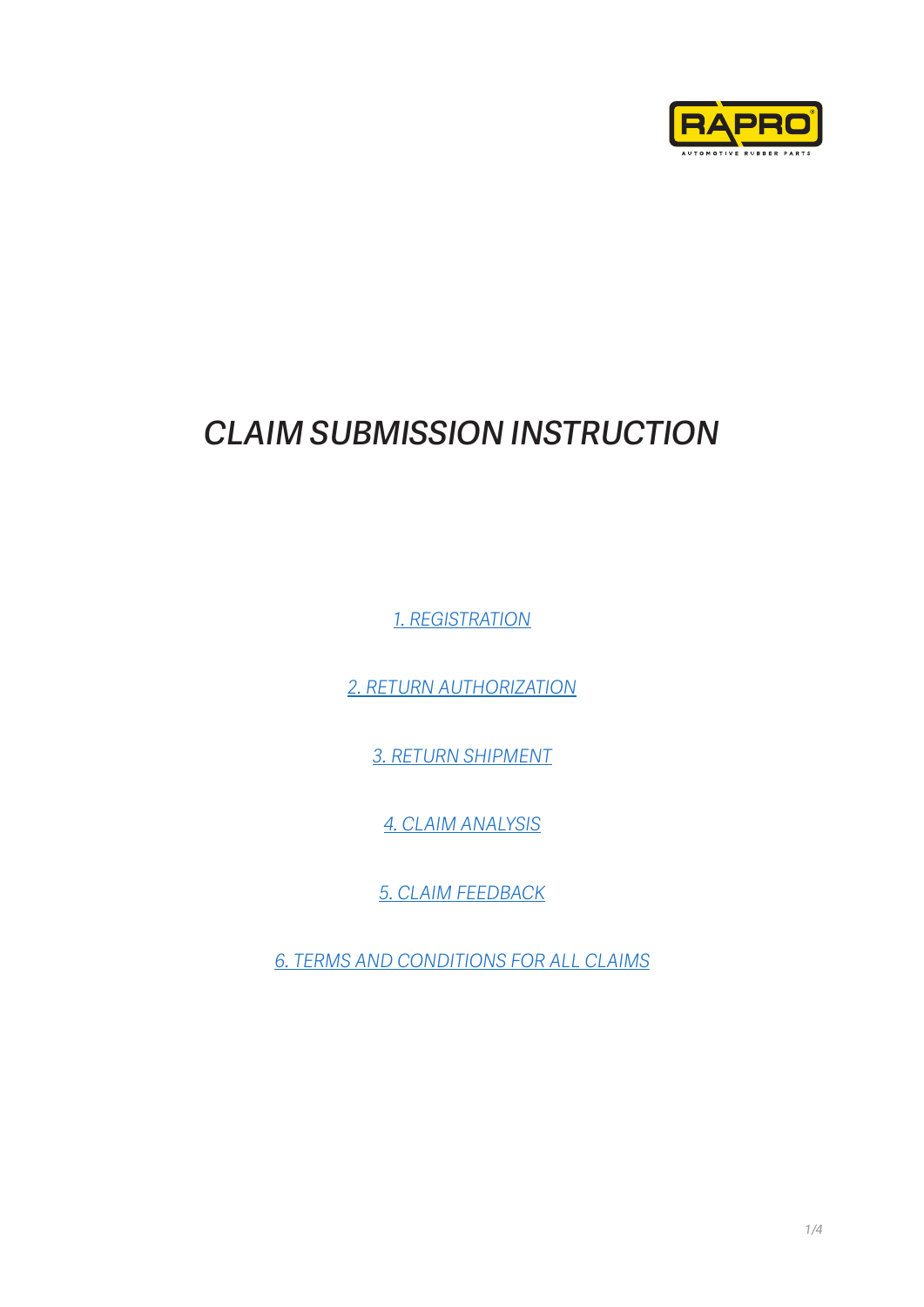

#### <span id="page-1-0"></span>**Please read this procedure before any items are returned as part of a warranty claim.**

## **1. REGISTRATION**

[Download](https://www.rapro.com.tr/upload/documents/warranty/60d169f3ab92f504901244.xlsx) the **Warranty Request Form** (EAR-FO-0007) or request it from your commercial contact at Rapro.

Complete the form onscreen and be sure to indicate clearly whether the claim is for defective parts only or for defective parts plus additional cost. Attach copy of the following documents – if applicable:

- An installation / exchange invoice of the concerned Rapro product
- An invoice and proof of the claimed parts and associated additional costs
- Copy of the shipping documents from the Distributor to the Installer.

Register your claim by sending the completed form by email to **Technical Center** TRTechCenter@gates.com

#### **2. RETURN AUTHORIZATION**

Once a warranty claim has been registered, you will receive a Return Merchandise Authorization (RMA) Technical Center. It authorizes the return of items as part of the Rapro claims procedure. The RMA includes:

- Formal acknowledgement that a claim has been registered
- Details about how to organize the efficient return of all items
- A name of authorized carrier that must be used for all items returned.

Will only pay all freight charges when the authorized carrier is used. Use of non-authorized carriers is at the expense of the customer. For details, please follow RMA steps.

#### **3. RETURN SHIPMENT**

Follow the steps explained in RMA email to organize pick-up of concerned defective parts. Before shipping any items:

- Carefully pack the defective product to be returned in the package.
- Mark them clearly with RMA/claims reference numbers, make sure that it is visible on the package.
- Follow the returns procedures outlined by the RMA.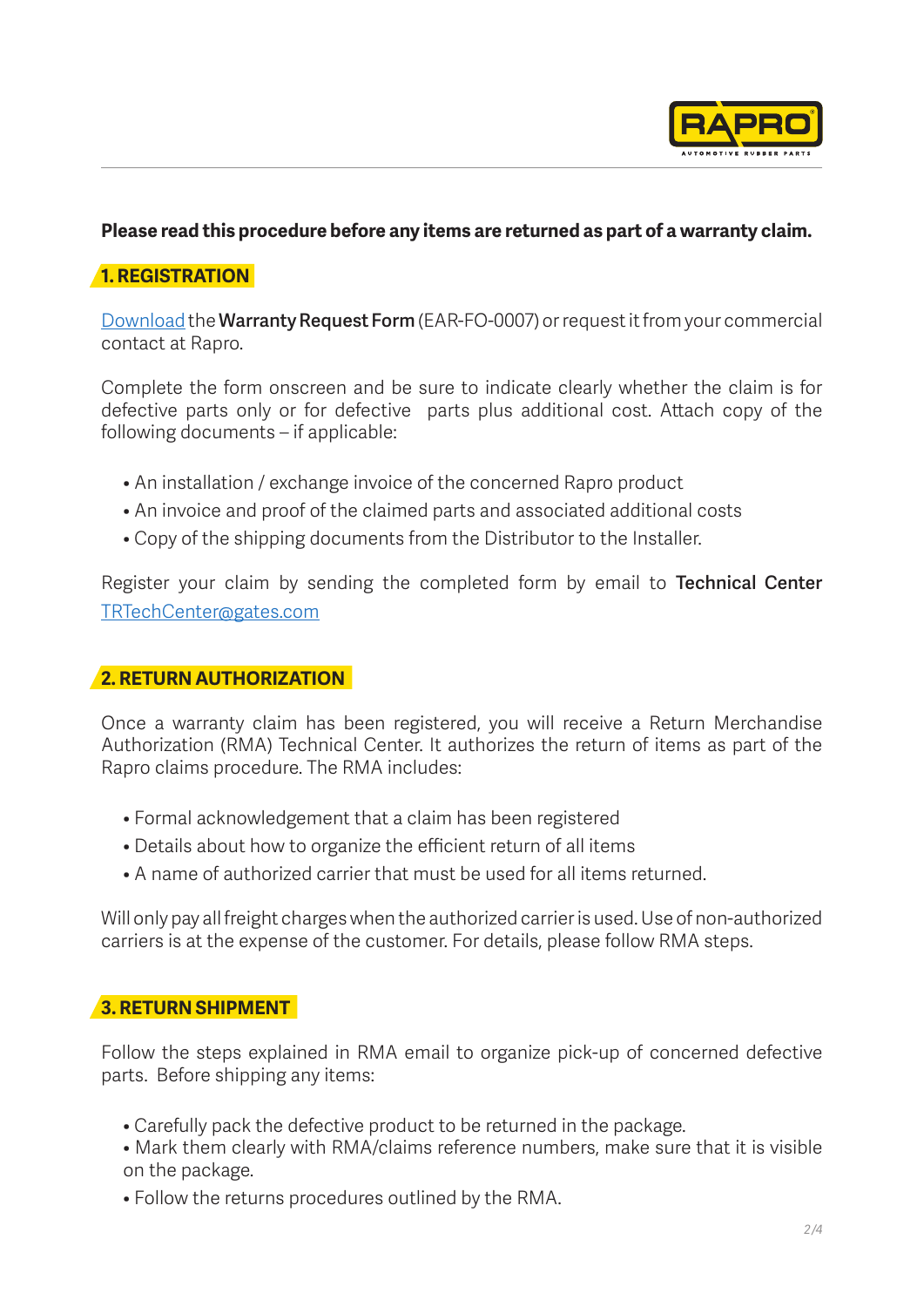

# <span id="page-2-0"></span>**4. CLAIM ANALYSIS**

Claims will be processed within maximum **21 days after delivery** of returned parts to our Technical Center.

## **5. CLAIM FEEDBACK**

Feedback will be provided in an email notification sent by Technical Center.

• **If your claim is accepted**, you will be notified by e-mail and notification will be followed by refund issued by our commercial team. Rapro retains items that are part of an accepted claim.

• **If your claim is rejected**, you will be notified by e-mail and notification will contain a detailed **'Returned Parts Analysis'** report. In case of a rejected claim, items **can only be returned:**

1) At the expense of the customer and

2) If the customer specified this preference in the relevant section on the **'Warranty Request Form'.**

The Technical Center team does not handle disagreements with findings provided in the 'Returned Parts Analysis' report.

#### **6. TERMS AND CONDITIONS FOR ALL CLAIMS**

- All warranty claims are handled by the Technical Center.
- Receipt of an RMA does not constitute acceptance of claims by Rapro.
- RMA/claims reference numbers must be clearly marked on all items.
- Claims will usually be resolved within 21 days from the date that all items are received.
- Rapro will only pay all freight charges when the authorized carrier is used.
- Missing or incorrect data may result in rejection of your claim (claim can be resubmitted)
- Unreadable and / or handwritten claim submissions may result in rejection of your claim (claim can be re-submitted)
- All information about Rapro Warranty process is available at the Rapro Website: https://www.rapro.com.tr/en/warranty
- An accepted claim:
	- Products submitted as part of an accepted claim are retained by Rapro.